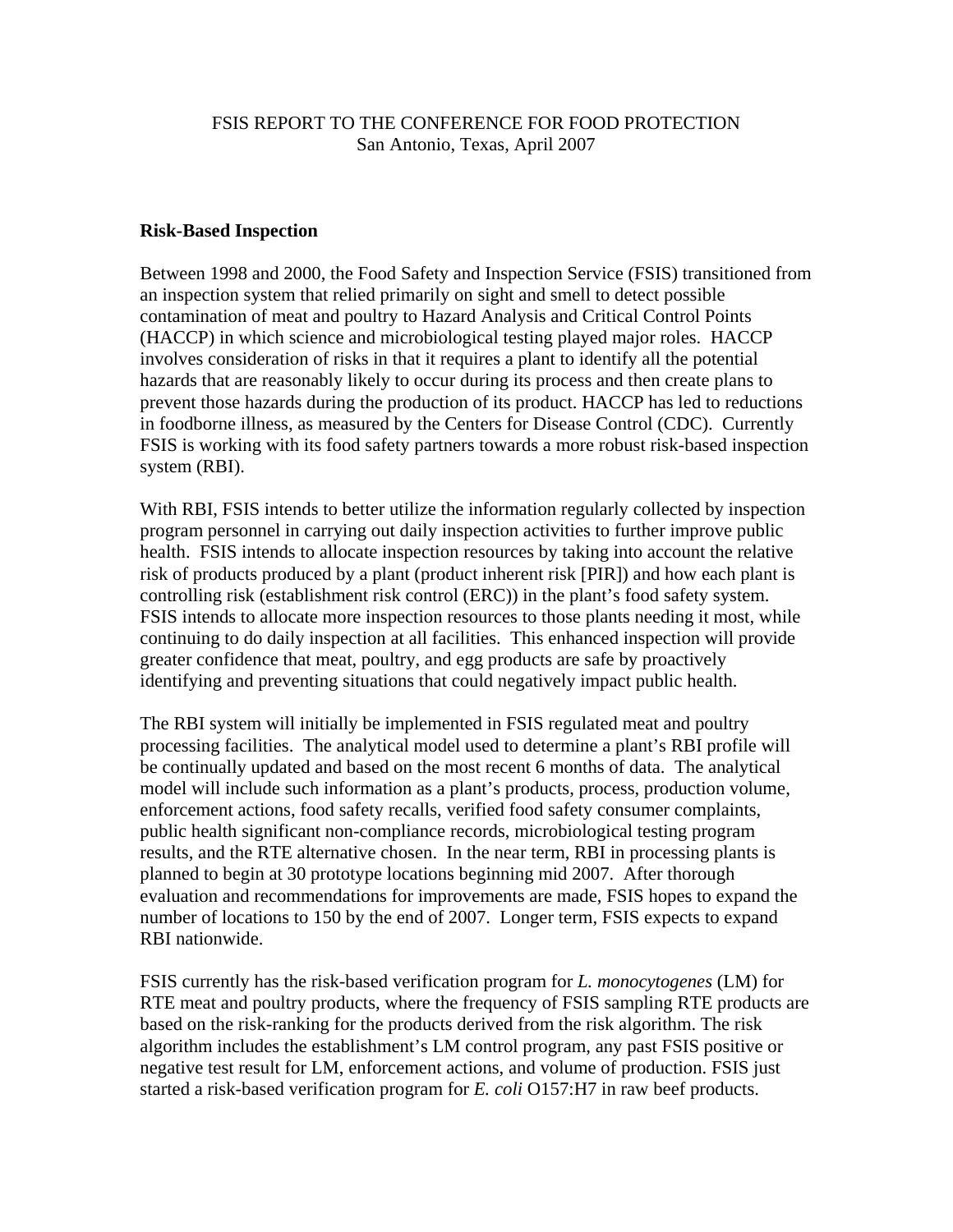FSIS had been holding public meetings on RBI and will be holding the following public meetings:

- **Wednesday, April 25, 2007 from 9 a.m. to 1 p.m.** The meeting will focus on production volume as one element used to calculate inherent risk.
- Monday, April 30, 2007 from 9 a.m. to 1 p.m. The meeting will focus on issues surrounding the possible use of industry generated data to inform policy.

All meetings will be held in Room 244 at George Mason University, 3401 N. Fairfax Drive, Arlington, Va., 22201. Directions to the site, the agenda, and other meeting materials are posted on the FSIS Web site at http://www.fsis.usda.gov. Additional information on RBI and the related public meetings can be found on the FSIS web site at

http://www.fsis.usda.gov/Regulations\_&\_Policies/RBI\_in\_Processing/index.asp.

## **FSIS Directive 7120.1, Amendment 10 Change Transmittal Sheet – "Safe and Suitable Ingredients Used in the Production of Meat and Poultry Products"**

On January 18, 2007, FSIS issued a transmittal providing the on-going updates to Attachment 1 for FSIS Directive 7120.1. This update identifies the substances approved for use in meat and poultry products as additives. Because the number of pages increased in Attachment 1, Attachment 2 was also reissued as well. The information is available at http://www.fsis.usda.gov/About FSIS/labeling & consumer protection/index.asp

## **FSIS Notice 17-07 Follow-up Sampling of Certain Raw Ground Beef Products After an FSIS Verification Sample Tests Positive for E. coli 0157:H7**

On March 1, FSIS published a notice instructing district offices on how to initiate followup sampling at the originating supply slaughter establishments that produce beef manufacturing trimmings and other ground beef or raw beef components.

Upon issuance of this Notice, the Food Safety and Inspection Service (FSIS) will begin performing routine follow-up sampling of beef manufacturing trimmings and raw ground beef or beef patty components at supplier establishments when FSIS raw ground beef product samples collected at grinding establishments or retail stores are confirmed positive for *Escherichia coli (E. coli)* O157:H7.

The notice also instructs inspection program personnel on how to sample under the new sampling program for beef manufacturing trimmings and other raw ground beef patty components.

Details of the Notice are available at:

www.fsis.usda.gov/regulations/2007\_Notices\_Index.